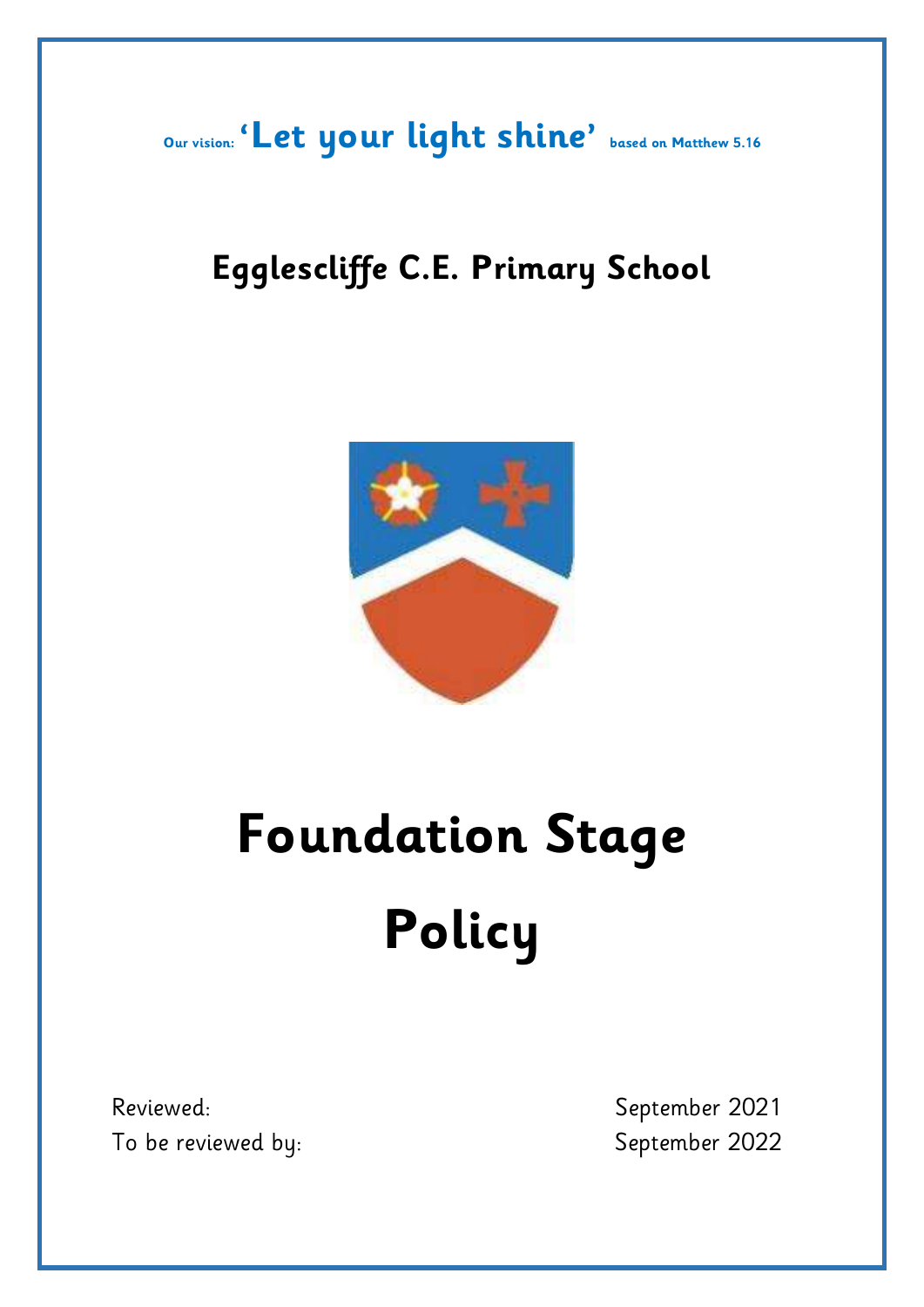# **Contents:**

Statement of intent

- 1. Roles and Responsibilities
- 2. [Aims](#page-2-0)
- 3. [Learning and development](#page-3-0)
- 4. [Inclusion](#page-4-0)
- 5. [The learning environment and outdoor spaces](#page-5-0)
- 6. [Assessment](#page-5-1)
- 7. [Safeguarding and welfare](#page-5-2)
- 8. [Mobile phones and devices](#page-6-0)
- 9. [Health and safety](#page-7-0)
- 10. [Staff taking medication or other substances](#page-8-0)
- 11. [Staffing](#page-8-1)
- 12. [Information and records](#page-9-0)
- 13. [Parental involvement](#page-10-0)
- 14. [Transition periods](#page-10-1)
- 15. [Monitoring and review](#page-11-0)

# **Statement of intent**

At Egglescliffe CE Primary School, we greatly value the importance of the early years foundation stage (EYFS) in providing a secure foundation for future learning and development.

This policy has been developed in conjunction with the relevant DfE guidance and legislation to ensure that each child has a happy and positive start to their school life in which they can build a foundation for a love of learning.

We ensure that children learn and develop well and are kept healthy and safe. We promote teaching and learning to ensure children's 'school readiness' and give children a broad range of knowledge and skills that provide the right foundation for good future progress through school and life.

We seek to provide:

- **Quality and consistency**, so that every child makes good progress and no child gets left behind.
- **A secure foundation** through learning and development opportunities which are planned around the needs and interests of each child and are assessed and reviewed regularly.
- **Partnership working** between practitioners and parents.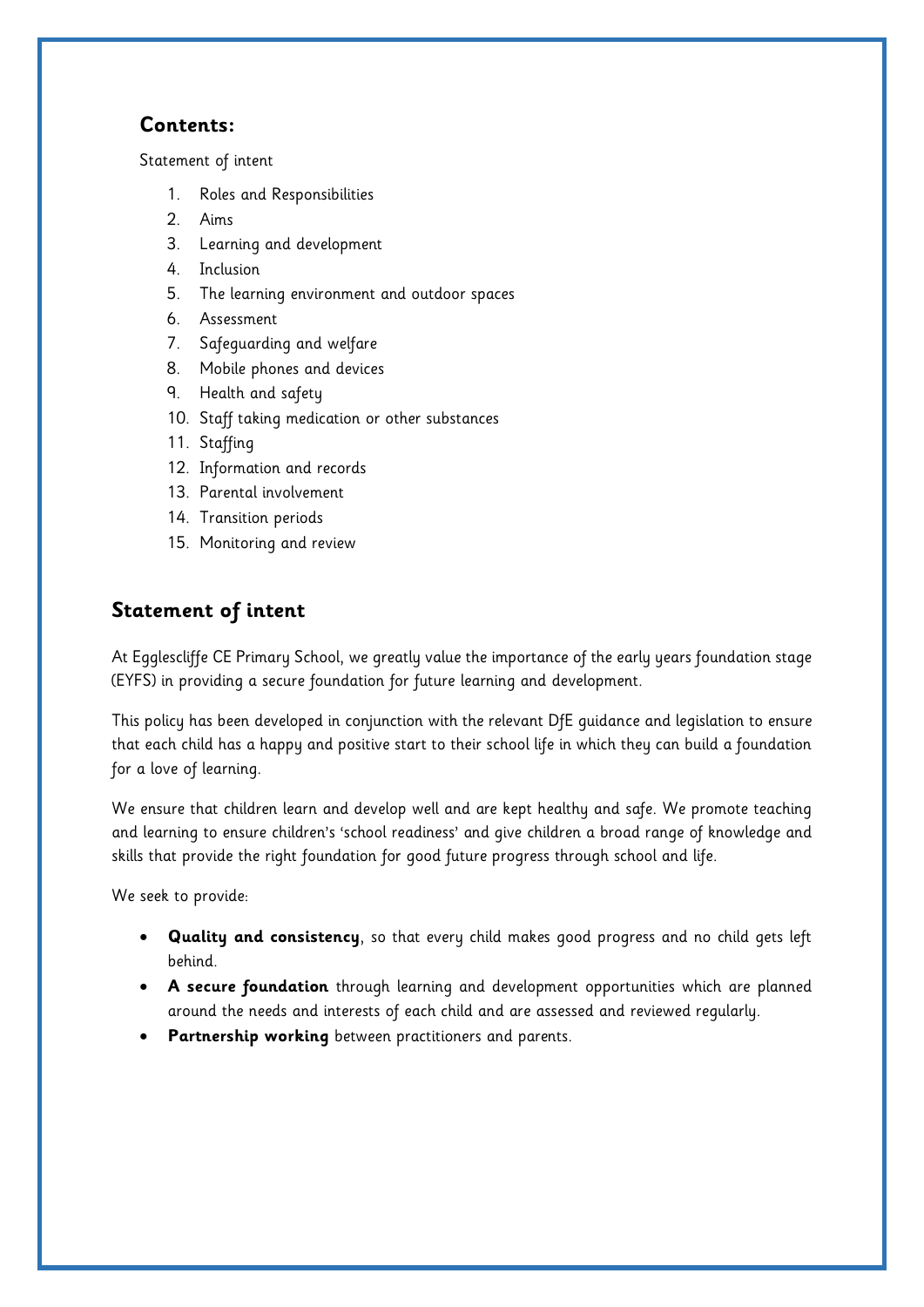# **1. Roles and responsibilities**

- 1.1. The Academy Council has the overall responsibility for ensuring there is a policy in place to safeguard children that includes an explanation of the action to be taken when there are safeguarding concerns about a child, the use of mobile phones and cameras, and staff safeguarding training requirements. These issues are addressed in part in this policy and in further detail in the school's Child Protection and Safeguarding Policy
- 1.2. The Academy Council has the overall responsibility for ensuring there is a policy in place in the event of an allegation being made against a member of staff. These issues are addressed in the school's Allegations of Abuse Against Staff Policy.
- 1.3. The Academy Council has the overall responsibility for the implementation of this policy.
- 1.4. The Academy Council has overall responsibility for ensuring that this policy does not discriminate on any grounds, including, but not limited to, ethnicity/national origin, culture, religion, gender, disability or sexual orientation.
- 1.5. The Academy Council has responsibility for handling complaints regarding this policy, as outlined in the school's Complaints Procedures Policy.
- 1.6. The EYFS lead, in conjunction with the headteacher, has responsibility for the day-today implementation and management of this policy.
- 1.7. Staff, including teachers, support staff and volunteers, are responsible for familiarising themselves with, and following, this policy.
- 1.8. Staff, including teachers, support staff and volunteers, are responsible for remaining alert to any issues of concern in children.

# <span id="page-2-0"></span>**2. Aims**

- 2.1. Through the implementation of this policy, we aim to:
	- Give each child a happy and positive start to their school life in which they can establish a solid foundation for a love of learning.
	- Enable each child to develop socially, physically, intellectually and emotionally.
	- Encourage children to develop independence within a secure and friendly atmosphere.
	- Support children in building relationships through the development of social skills such as cooperation and sharing.
	- Work alongside parents to meet each child's individual needs to ensure they reach their full potential.
- 2.2. Four guiding principles shape our practice: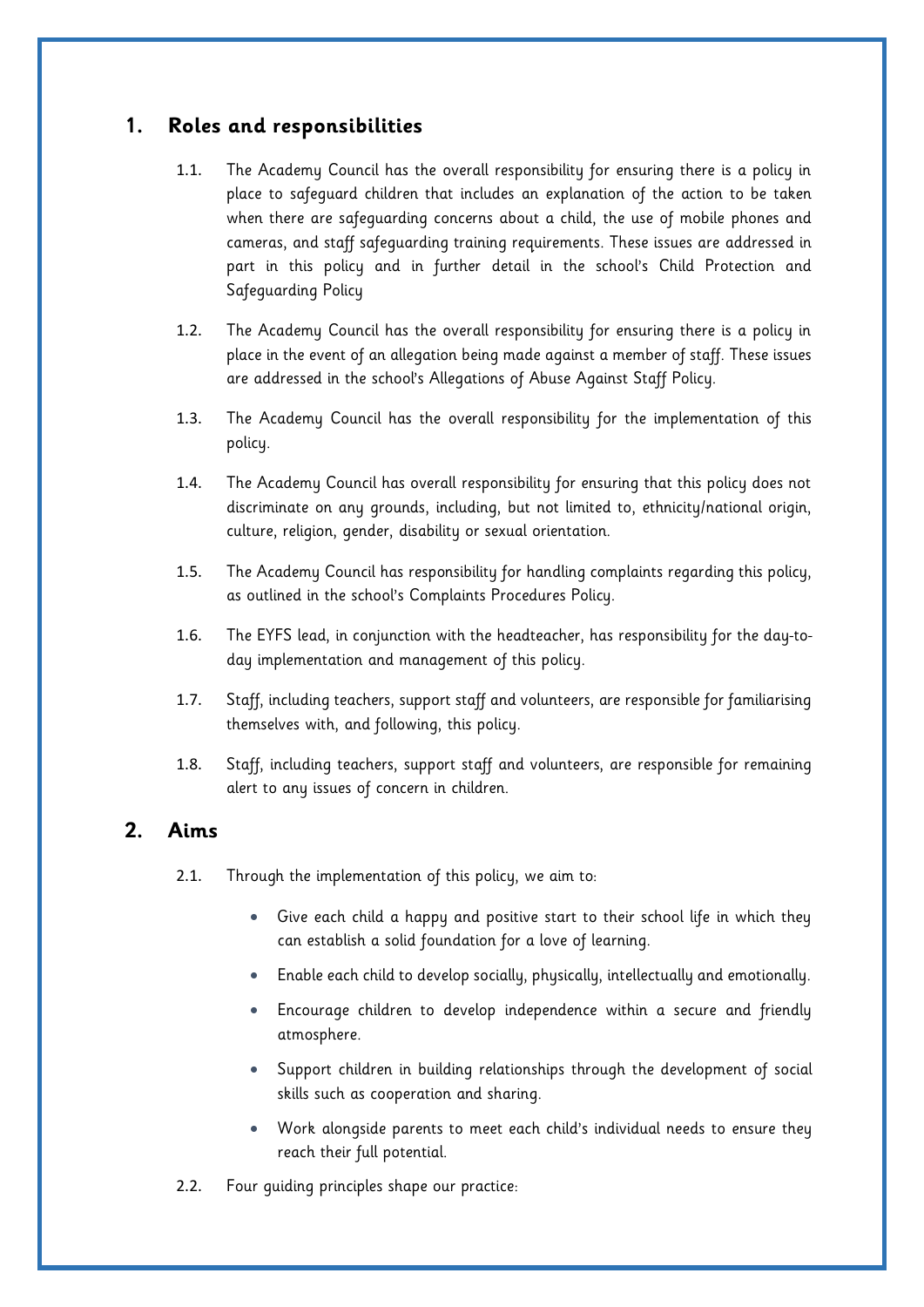- Every child is a unique child, who is constantly learning and can be resilient, capable, confident and self-assured.
- Children learn to be strong and independent through positive relationships.
- Children learn and develop well in enabling environments, in which their experiences respond to their individual needs and there is a strong partnership between the school and parents.
- Children develop and learn in different ways and at different rates.
- 2.3. To put these principles into practice, the school:
	- Provides a balanced curriculum which takes children's different stages of development into account.
	- Promotes equality of opportunity and anti-discriminatory practice.
	- Works in partnership with parents.
	- Plans challenging learning experiences, based on individual needs, which are informed by observation and assessment.
	- Implements a key person approach to develop close relationships with children.
	- Provides a safe and secure learning environment.

#### <span id="page-3-0"></span>**3. Learning and development**

- 3.1. The EYFS curriculum is based on an observation of children's needs, interests and stages of development.
- 3.2. In partnership with parents, the school promotes the learning and development of pupils to ensure they are ready for the next stage of education.
- 3.3. There are seven areas of learning and development that must shape education programmes in EYFS settings. These are split into two sections – prime and specific; however, all the sections are interconnected and important.
- 3.4. The 'prime' areas of learning and development are:
	- Communication and language
	- Physical development
	- Personal, social and emotional development
- 3.5. The 'specific' areas of learning and development are:
	- Literacy
	- Mathematics
	- Understanding the world
	- Expressive arts and design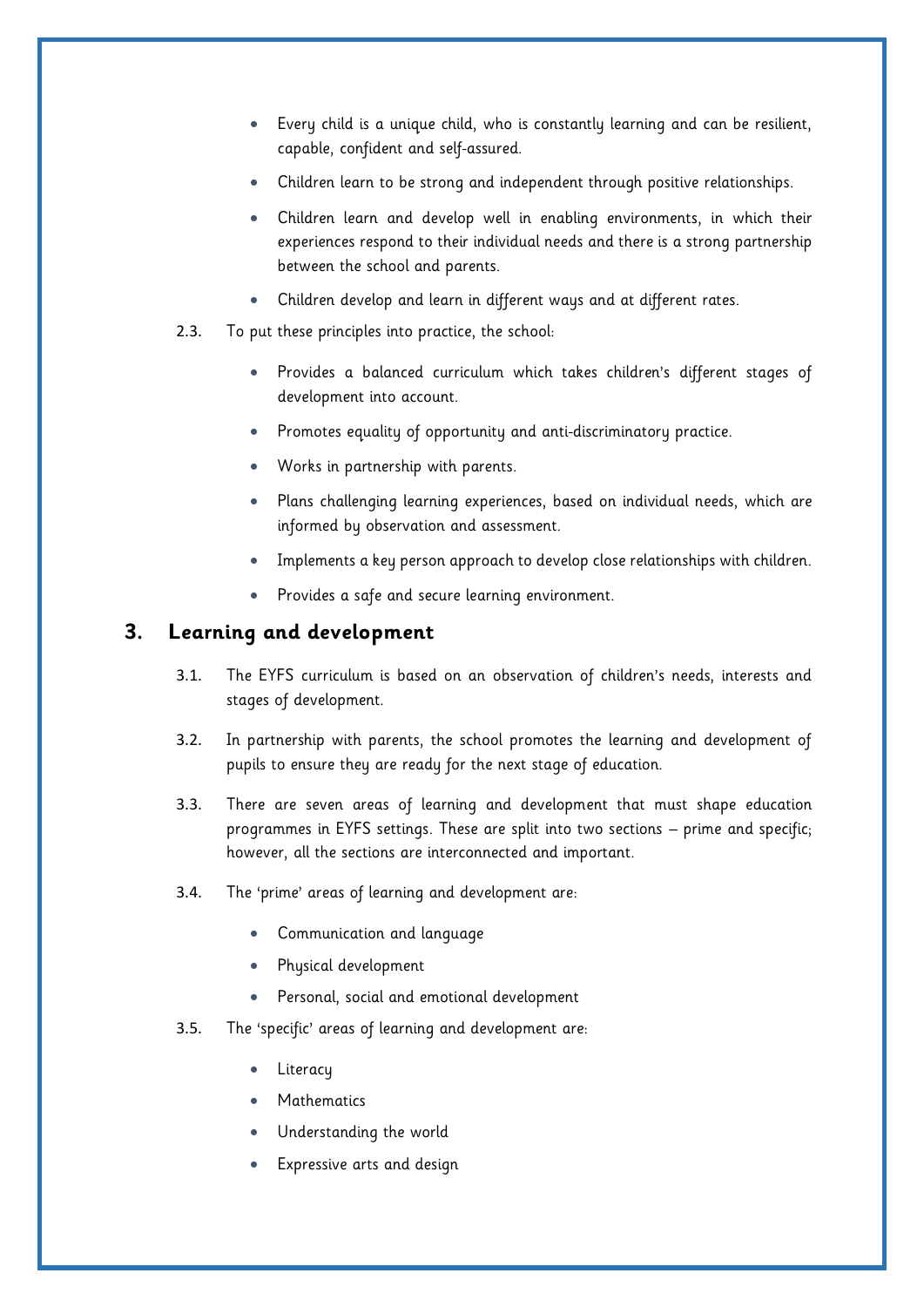- 3.6. Activities are planned to reflect children's interests and individual circumstances in order to provide each child with a challenging and enjoyable experience.
- 3.7. The EYFS teachers will discuss any cause for concern in a child's progress, especially in the prime areas of learning, with the child's parents. A strategy of support will be agreed upon and consideration will be taken as to whether the child may have a special educational need or disability which requires additional support.
- 3.8. The school takes reasonable steps to provide opportunities for children with EAL to use their home language in play and learning whilst also ensuring that these children have sufficient opportunities to reach a good standard of English. During assessment, if a child is found to not have a strong grasp on English, the EYFS teachers will contact the child's parents to establish their home language skills to assess if there is cause for concern about a language delay.
- 3.9. Each area of learning and development will be implemented through a mix of adultled and pupil-initiated activity.
- 3.10. The school will respond to each child's emerging needs and interests, guiding their development through friendly and positive interaction.
- 3.11. Activities are planned with regard to three characteristics of effective teaching and learning in the EYFS:
	- Playing and exploring children investigate and experience things.
	- Active learning children concentrate, keep on trying if they encounter difficulties and enjoy their achievements.
	- Creating and thinking critically children have and develop their own ideas, make links between ideas, and develop strategies for doing things.

# <span id="page-4-0"></span>**4. Inclusion**

- 4.1. All children are valued as individuals irrespective of their ethnicity, culture, religion, home language, background, ability or gender.
- 4.2. The EYFS curriculum is planned in order to meet the needs of the individual child and support them at their own pace.
- 4.3. The Equal Opportunities Policy ensures that the needs of all children are met, regardless of any protected characteristics they have.
- 4.4. The Special Educational Needs and Disabilities (SEND) Policy ensures all children receive the support they need and are given the best learning experience possible.
- 4.5. SEND in the EYFS setting will be monitored and managed by the school's SENCO.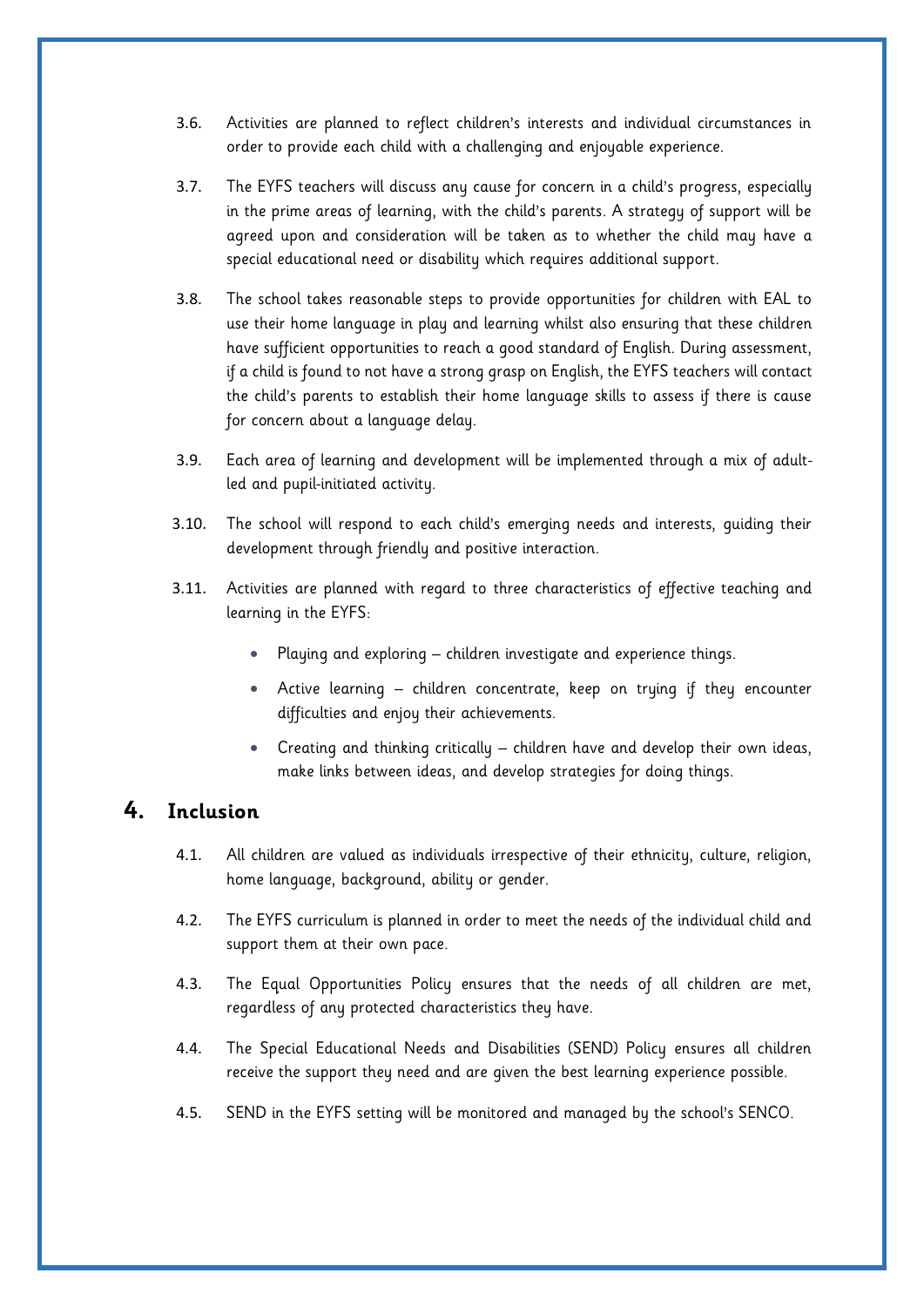# <span id="page-5-0"></span>**5. The learning environment and outdoor spaces**

- 5.1. Our classrooms are organised in such a way that children can explore and learn in a safe environment.
- 5.2. Children have access to an enclosed outdoor play area, and daily outdoor activities are planned, unless circumstances, such as extreme weather, would make outdoor activity inappropriate and unsafe.
- 5.3. There are toilet facilities available to the EYFS, and there are hygienic changing facilities located nearby

#### <span id="page-5-1"></span>**6. Assessment**

- 6.1. Assessment plays an important part in helping the school to recognise children's progress, understand their needs, plan activities, and assess the need for support.
- 6.2. Parents will be kept up-to-date with their child's progress and development, and the EYFS teachers will address any learning and development need in partnership with parents.
- 6.3. Formative assessments are used to assess the learning and development of children in the EYFS. Staff members will observe children to understand their level of achievement, interests and learning styles. This information will then be used to shape learning experiences for each child.
- 6.4. Reasonable adjustments will be made to the assessment process for children with SEND as appropriate.

# <span id="page-5-2"></span>**7. Safeguarding and welfare**

- 7.1. All necessary steps are taken to keep the children in our care safe and well.
- 7.2. Any safeguarding or welfare issues will be dealt with in line with the Child Protection and Safeguarding Policy, and all members of staff in the EYFS are required to read this policy as part of their induction training.
- 7.3. The DSL is Emma Robertson
- 7.4. The deputy DSL is Mandy Gates.
- 7.5. The DSL is responsible for safeguarding children and liaising with local children's services as appropriate.
- 7.6. The deputy DSL will undertake the duties of the DSL in their absence, but overall responsibility for safeguarding will remain with the DSL.
- 7.7. The DSL and deputy DSL will undertake child protection training as required.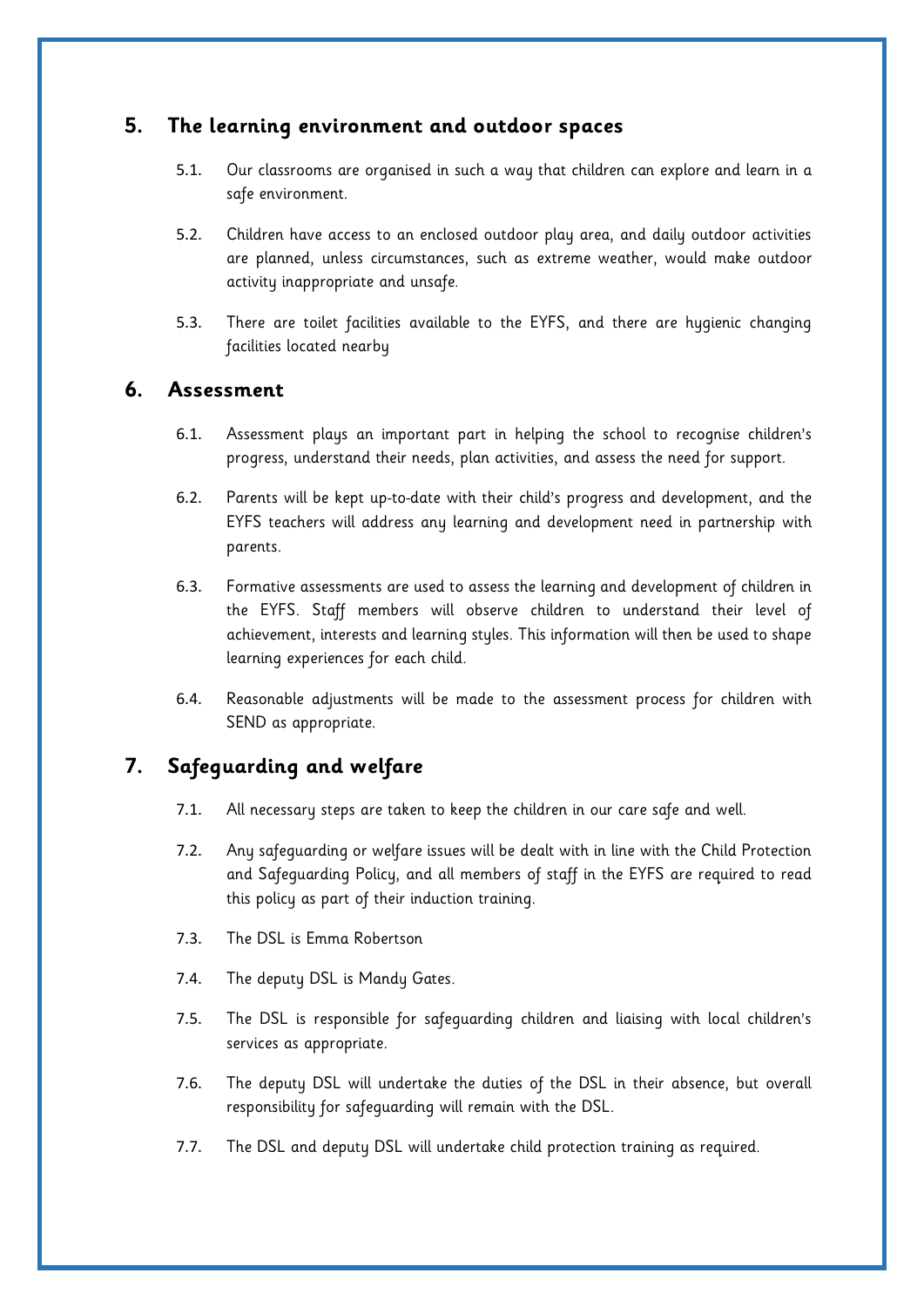7.8. Staff will receive safeguarding training that enables them to understand the safeguarding policy and procedures, have up-to-date knowledge of safeguarding issues, and recognise signs of potential abuse and neglect

# <span id="page-6-0"></span>**8. Mobile phones and devices**

- 8.1. For the purposes of this policy, the term 'mobile phone' refers to any electronic device that can be used to take images or record videos, including tablets.
- 8.2. Photography policies and procedures are addressed in full in our Staff Handbook.

#### **Use of mobile phones by staff members**

- 8.3. Staff members must not use personal mobile phones or cameras when children are present.
- 8.4. Staff may use mobile phones on school premises outside of working hours when no children are present.
- 8.5. Staff may use mobile phones in the staffroom during breaks and non-contact time.
- 8.6. Mobile phones should be safely stored and in silent mode whilst children are present.
- 8.7. Staff who do not adhere to this policy will face disciplinary action.
- 8.8. Staff may use their professional judgement in emergency situations.
- 8.9. Staff must report any concerns about another staff member's use of mobile phones to the DSL, following the procedures outlined in the Child Protection and Safeguarding Policy and the Allegations of Abuse Against Staff Policy.

#### **Use of mobile phones by parents, visitors and contractors**

- 8.10. Posters are used around the school to indicate that it's a mobile free zone.
- 8.11. Parents, visitors and contractors are not permitted to take photographs or record videos without prior permission.
- 8.12. Parents may take group photographs at the end of school plays but only with the informed consent of the parents of the children involved.
- 8.13. The school strongly advises against the publication of any photographs or videos taken at the school or school events on social media
- 8.14. Staff must report all concerns about parents, visitors and contractors to the DSL, following the procedures outlined in the Child Protection and Safeguarding Policy.

#### **Use of the school's mobile phones and cameras**

8.15. Staff are provided with a school device to ensure that only school devices are used to take photographs and videos.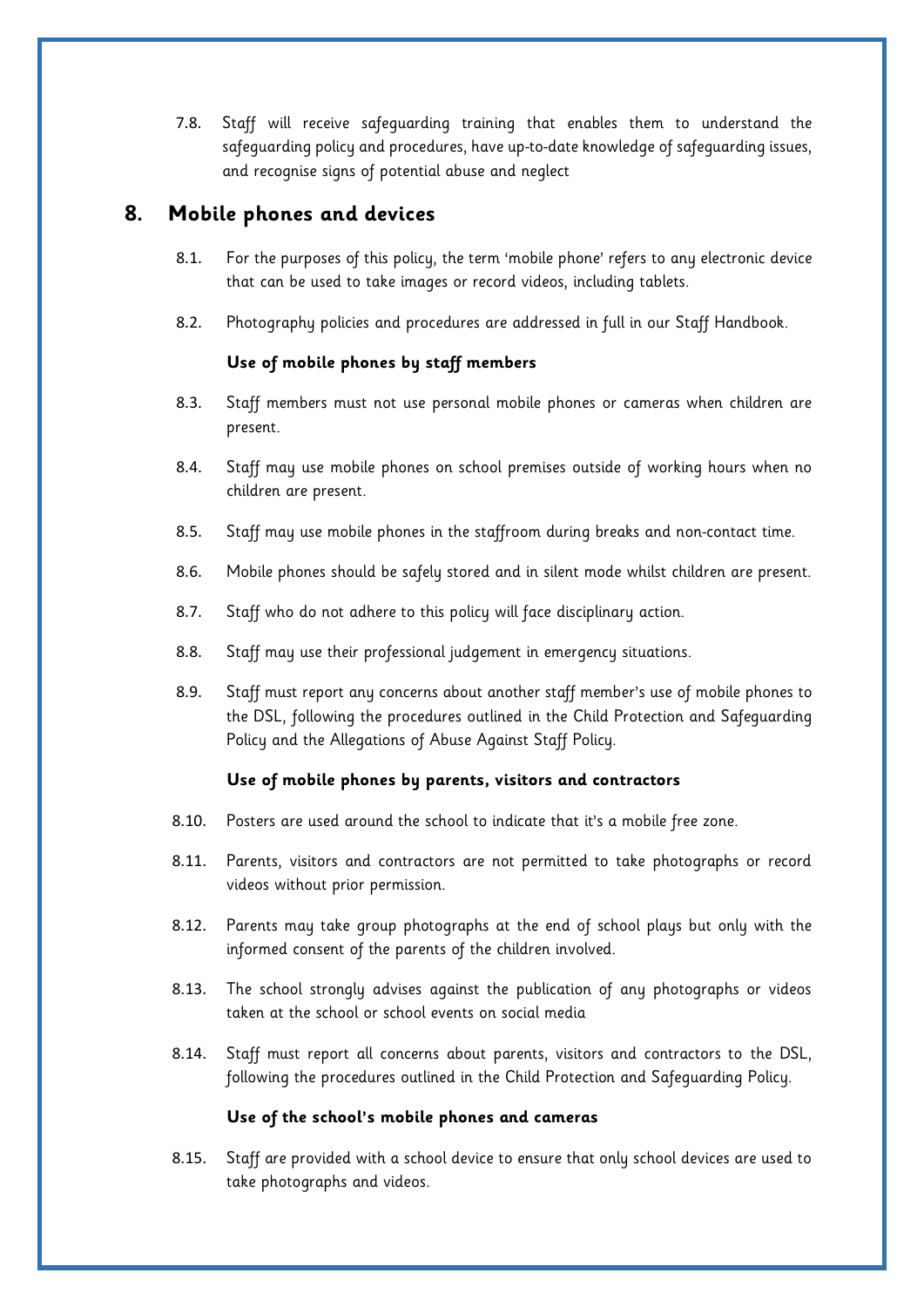- 8.16. School devices must only be used for work related matters.
- 8.17. Staff must not take photographs of bruising or injuries for child protection reasons.
- 8.18. School devices must not be taken off school premises without prior permission from the headteacher.
- 8.19. Where staff members have concerns over material on a school device, they must report all concerns to the DSL, following the procedures outlined in the Child Protection and Safeguarding Policy.

# <span id="page-7-0"></span>**9. Health and safety**

- 9.1. A first-aid box is located in the Reception classroom.
- 9.2. Only medicine prescribed to a child by a doctor, dentist, nurse or pharmacist will be administered.
- 9.3. The school's Administering Medication Policy outlines the procedures for administrating medicines.
- 9.4. The EYFS teachers will report any accident or injury involving a child to their parents on the day it occurs, and any first-aid treatment administered to a child will also be reported to their parents.
- 9.5. Accidents and injuries will be recorded in an accident book, located in each classroom.
- 9.6. The headteacher will report any serious accident, illness, injury, or death of a child whilst in the school's care to Ofsted as soon as is reasonably practicable, but within 14 days of the incident occurring. Local child protection agencies will also be notified.
- 9.7. The school has a Fire Evacuation Plan in place.
- 9.8. Any food or drink provided to children is healthy, balanced and nutritious as outlined in the Whole-School Food Policy.
- 9.9. The headteacher will notify Ofsted of any incidents of food poisoning affecting two or more children within 14 days of the incident.
- 9.10. Information about any dietary requirements, preferences, food allergies and any special health requirements a child has will be recorded.
- 9.11. Fresh drinking water is available at all times.
- 9.12. Smoking is not permitted on the school premises.
- 9.13. The Health and Safety Policy outlines the full health and safety policies and procedures.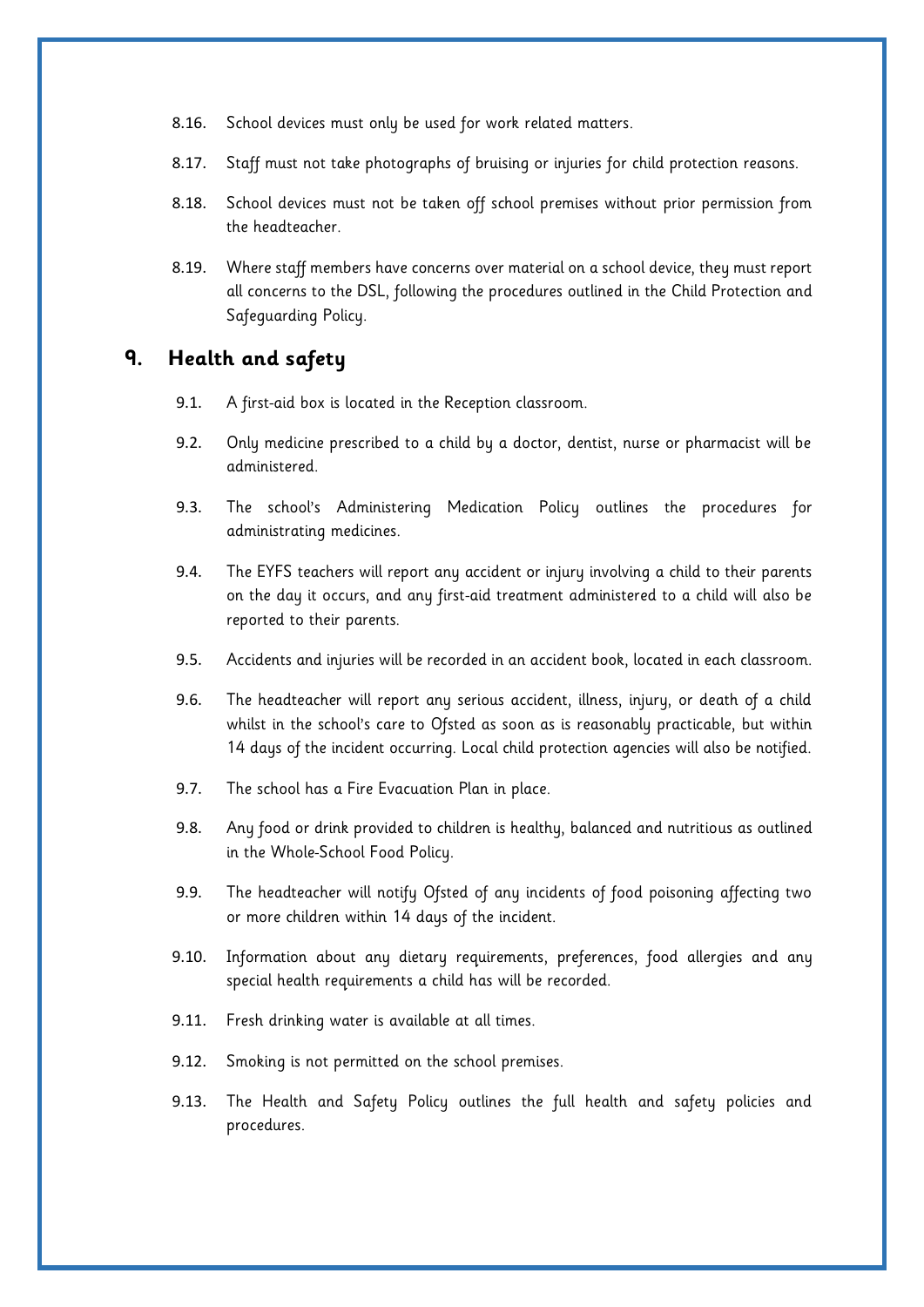# <span id="page-8-0"></span>**10. Staff taking medication or other substances**

- 10.1. The school implements a zero-tolerance approach to drugs and alcohol misuse, as outlined in the Staff Handbook.
- 10.2. The use of alcohol or any other substance that may affect the ability to care for children by a member of staff will not be tolerated. If there is a reason to believe a member of staff is under the influence of alcohol or any other substance, they will not be allowed to work directly with children and further action will be taken.
- 10.3. Any member of staff taking medication which may affect their ability to care for children will seek medical advice. Staff will only be allowed to work directly with the children if it is confirmed that the medication is unlikely to impair their ability to look after children properly.

# <span id="page-8-1"></span>**11. Staffing**

- 11.1. A robust Recruitment Policy is in place, which aims to ensure that members of staff employed in the EYFS are suitable.
- 11.2. Upon employment, all EYFS staff receive induction training to ensure that they understand their roles and responsibilities, including information about emergency evacuation procedures, safeguarding, child protection and health and safety.
- 11.3. Staff will be supported to undertake the appropriate training and professional development to ensure children receive the best quality learning experience.
- 11.4. All members of staff who have contact with children and families will be supervised by the EYFS lead. The supervision will provide opportunities for staff to:
	- Discuss any issues, particularly concerning the development or wellbeing of children, including any child protection concerns.
	- Identify solutions to address issues.
	- Receive coaching to improve their effectiveness.
- 11.5. The EYFS lead holds at least a full and relevant level 3 qualification alongside at least two years' experience working in an early years setting. At least half of the other EYFS staff hold a full and relevant level 2 qualification.
- 11.6. There will be at least one member of staff on the school premises at all times who has a current paediatric first-aid (PFA) certificate.
- 11.7. Any member of staff who has sole responsibility for looking after a group of children will also hold a PFA certificate.
- 11.8. All newly qualified staff with a level 2 or 3 qualification will be PFA trained.
- 11.9. The school will organise PFA training to be renewed every three years.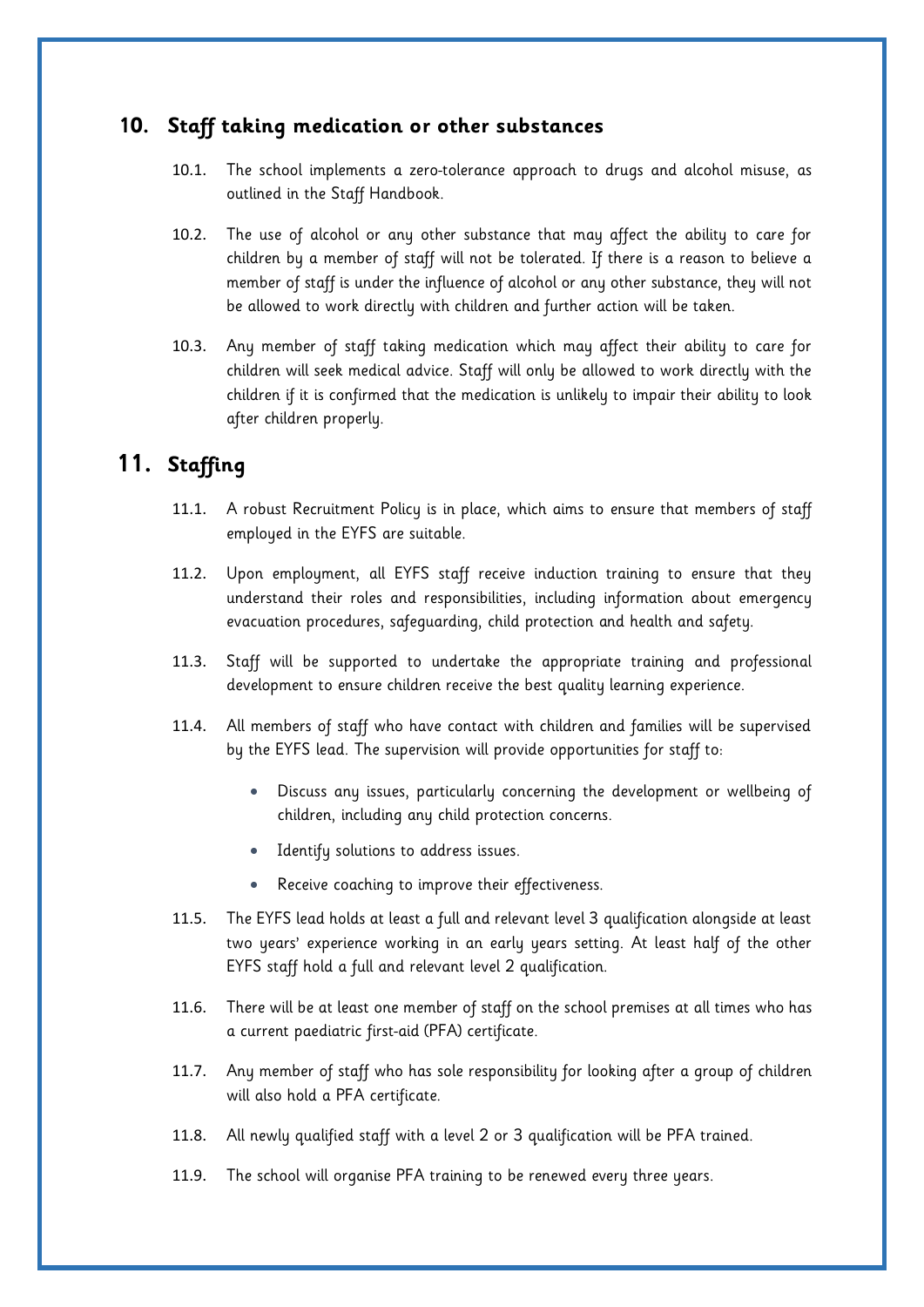- 11.10. The list of staff who hold PFA certificates can be found in the school office.
- 11.11. The school provides a staffing ratio in line with the safeguarding and welfare requirements set out in the 'Statutory framework for the early years foundation stage'.
- 11.12. Only members of staff with level 2 English and maths qualifications will count towards the staffing ratios at level 3.
- 11.13. The school adopts the following staffing ratios:
	- For children aged three and over:
		- Where a staff member with qualified teacher status (QTS), early years professional status, or another suitable level 6 qualification is working directly with the children, there is one member of staff for every 13 children, and at least one other member of staff holds a full and relevant level 3 qualification.
		- Where a member of staff does not hold QTS, early years professional status, or another suitable level 6 qualification, there is one member of staff for every eight children. At least one staff member holds a full and relevant level 3 qualification, and at least half of all other staff hold a full and relevant level 2 qualification.
- 11.14. Only under exceptional circumstances, and where the quality of care and safety of children is maintained, will changes be made to the ratios.
- 11.15. Parents will be informed about staffing arrangements and, when relevant and practical, will be involved in staffing arrangement decisions.

#### <span id="page-9-0"></span>**12. Information and records**

- 12.1. Information is stored in line with the GDPR and the Data Protection Act 2018, and with regard to the school's Data Protection Policy.
- 12.2. The following information is recorded for each child:
	- The child's name and date of birth
	- The name and address of every parent or carer who is known to the school, and which parent or carer the child normally lives with
	- The emergency contact details of the child's parent or carer
- 12.3. The following information about the school is recorded:
	- The school's name, address and telephone number
	- The school's certificate of registration
	- The name, address and telephone number of anyone who will regularly be in unsupervised contact with the children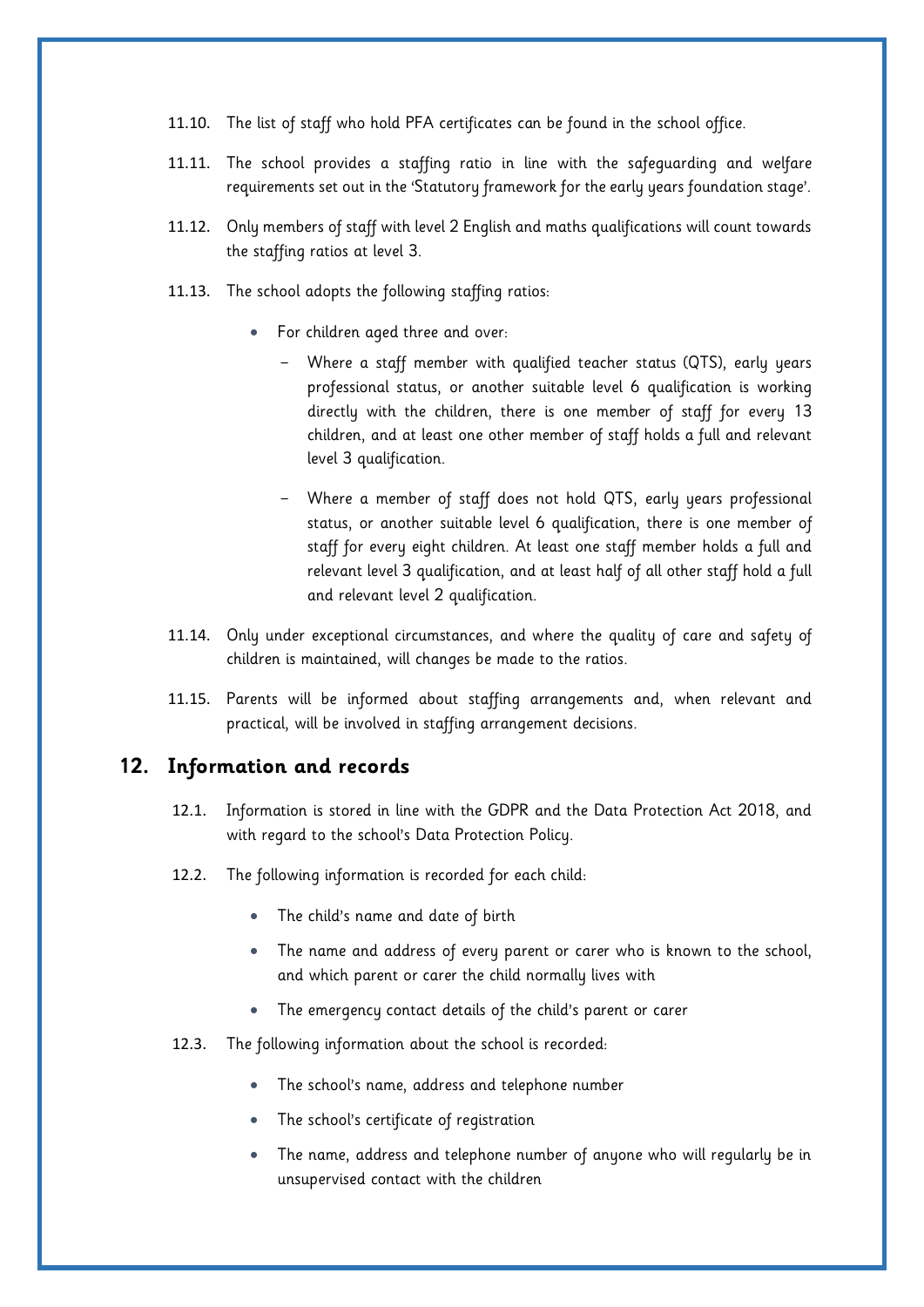- A daily record of the names of the children being cared for in the school, their hours of attendance, and the names of each child's key person
- 12.4. The following information is made available to parents:
	- The school's privacy notice for parents and pupils
	- How the school delivers the EYFS and how parents can access more information
	- The daily routine and the activities offered in the school's EYFS and how parents can assist their child's learning at home
	- How the school's EYFS supports children with SEND
	- Details of the food and drink provided to the children
	- Information about the policies and procedures in place in the school's EYFS
- 12.5. Ofsted will be notified if there are any changes to the following:
	- The address of the school
	- The school's contact details
	- The hours during which care is provided
	- Any significant event which is likely to affect the suitability of the school or any person who cares for, or is in regular contact with, children to look after children

# <span id="page-10-0"></span>**13. Parental involvement**

- 13.1. We firmly believe that the EYFS cannot function without the enduring support of parents.
- 13.2. Parents are invited to two parents' evenings; however, the school has an open-door policy and parents are welcome to talk to teachers at the start and end of the school day after supervision of children has been completed.
- 13.3. Parents are asked to sign permission slips for any visits out of school, use of photographs of their child and using the internet at school.
- 13.4. Parents are asked to complete admission forms, a medical form and to write a brief synopsis about their child to help the school to understand their character and personality.

#### <span id="page-10-1"></span>**14. Transition periods**

- 14.1. Parents and carers will have the opportunity to stay for a school lunch for those children new to Reception during the summer term.
- 14.2. The Year 1 teacher will spend time in Reception Class to get to know the children and to become a familiar face, during the summer term.